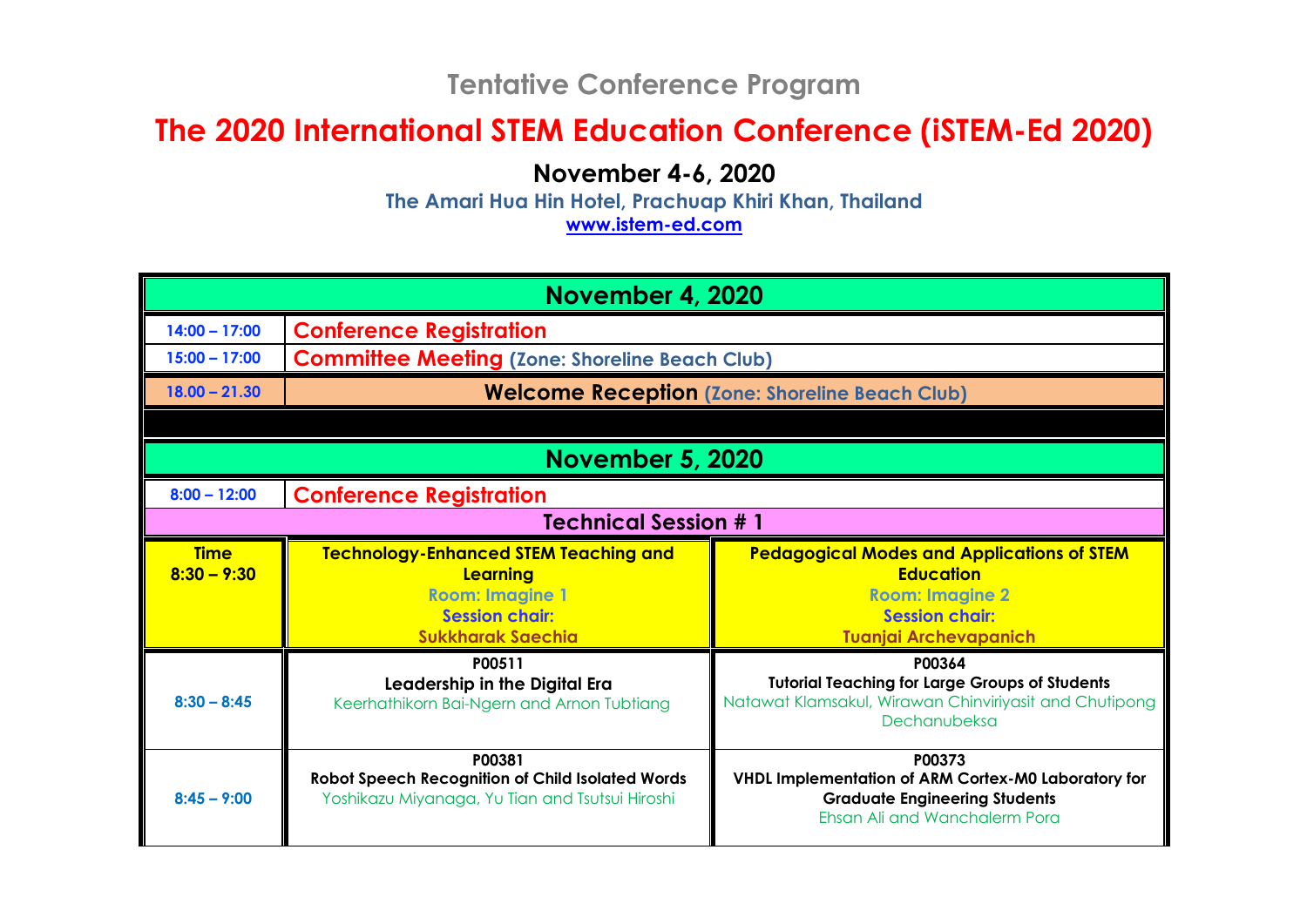| $9:00 - 9:15$<br>$9:15 - 9:30$              | P00366<br>Virtual Reality of Solar Farm for the Solar Energy System<br><b>Training</b><br>Jirapol Pinthong and Wattana Kaewmanee<br>P00379<br><b>Anticipated and Actual Challenges Pertaining to</b><br><b>Online Delivery of University Courses During COVID-19</b><br>Pandemic: The Engineering Faculty's Experience at | P00384<br>Management of Integrated Learning Approach for<br><b>Electrical Installation Practice Skills</b><br>Suporn Thaenkaew and Chira Sungkedkit<br>P00447<br>The Development of Mastery Learning Self-Study<br>Package for Air Conditioning System Practice Skills<br>Suporn Thaenkaew and Chira Sungkedkit |  |  |
|---------------------------------------------|---------------------------------------------------------------------------------------------------------------------------------------------------------------------------------------------------------------------------------------------------------------------------------------------------------------------------|-----------------------------------------------------------------------------------------------------------------------------------------------------------------------------------------------------------------------------------------------------------------------------------------------------------------|--|--|
| $9:30 - 10:00$                              | <b>Assumption University</b><br>Sajed Habib and Tussanai Parthornratt<br><b>Coffee/Tea Break</b>                                                                                                                                                                                                                          |                                                                                                                                                                                                                                                                                                                 |  |  |
| <b>Plenary Session (Room: Ballroom 1+2)</b> |                                                                                                                                                                                                                                                                                                                           |                                                                                                                                                                                                                                                                                                                 |  |  |
| $10:00 - 10:30$                             | <b>Opening Ceremony</b>                                                                                                                                                                                                                                                                                                   |                                                                                                                                                                                                                                                                                                                 |  |  |
| $10:30 - 11:10$                             | Keynote Speaker I: A Multiple View on Learning Activities for Innovative Education<br>By Dr. Thepchai Supnithi<br>Vice President, Artificial Intelligence Association of Thailand (AIAT)                                                                                                                                  |                                                                                                                                                                                                                                                                                                                 |  |  |
| $11:10 - 11:50$                             | Keynote Speaker II: STEM Education for Industry: A Case Study of Japanese-Style<br><b>Engineering Education (KOSEN) in Thailand</b><br><b>By Dr. Worawarong Rakreungdet</b><br>Assistant to the President, The Institute for the Promotion of Teaching Science and Technology<br>(IPST), Ministry of Education, Thailand  |                                                                                                                                                                                                                                                                                                                 |  |  |
| $11:50 - 12:00$                             | <b>Q &amp; A (for Keynote Speakers Session)</b>                                                                                                                                                                                                                                                                           |                                                                                                                                                                                                                                                                                                                 |  |  |
| $12:00 - 13:30$                             |                                                                                                                                                                                                                                                                                                                           | <b>Lunch (Room: Mosaic)</b>                                                                                                                                                                                                                                                                                     |  |  |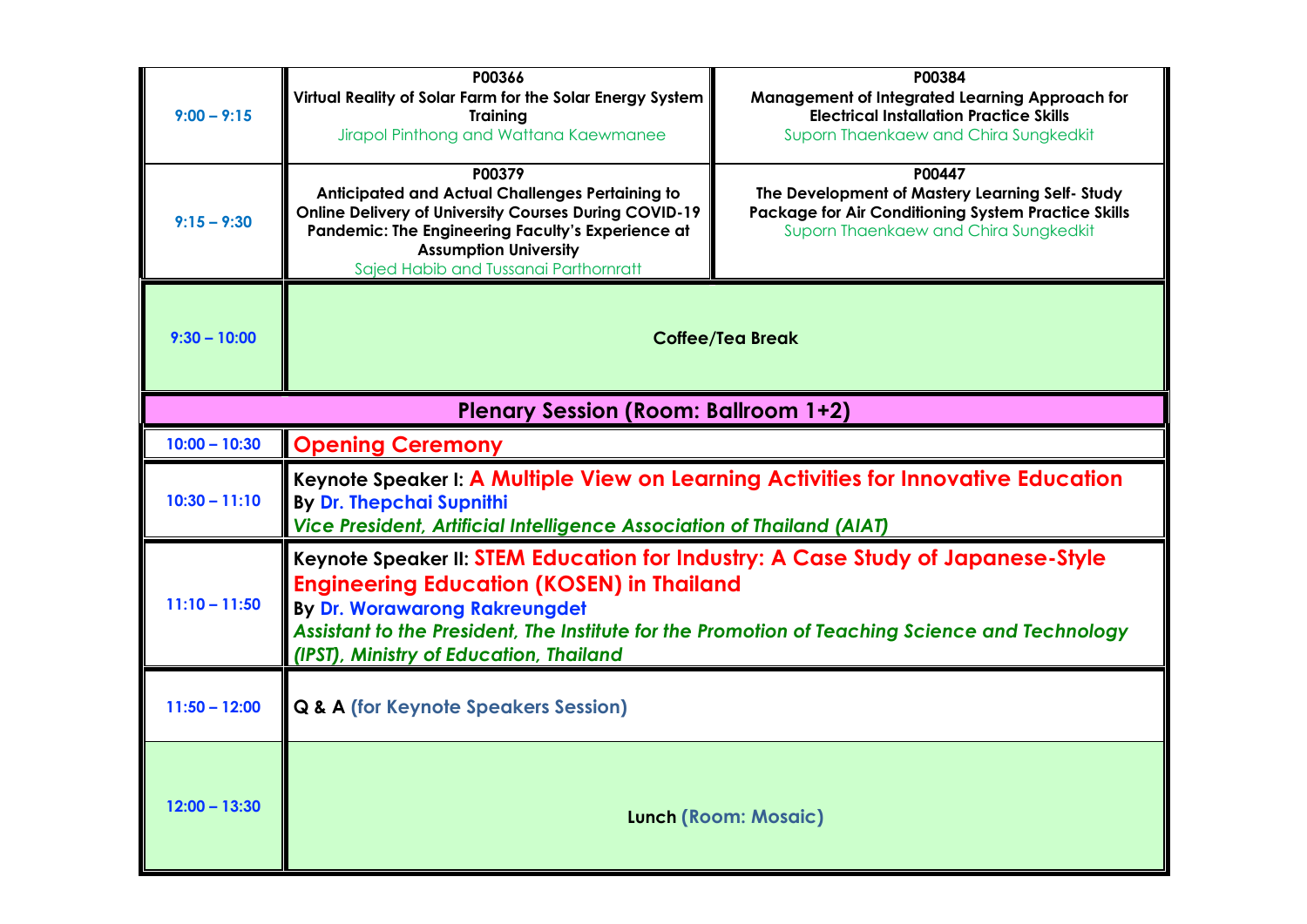| <b>Technical Session #2</b>    |                                                                                                                                                                                                                                                                                                                          |                                                                                                                                                                                                       |                                                                                                                                                                                                                                                            |                                                                                                                                                                                                                                                                                                    |
|--------------------------------|--------------------------------------------------------------------------------------------------------------------------------------------------------------------------------------------------------------------------------------------------------------------------------------------------------------------------|-------------------------------------------------------------------------------------------------------------------------------------------------------------------------------------------------------|------------------------------------------------------------------------------------------------------------------------------------------------------------------------------------------------------------------------------------------------------------|----------------------------------------------------------------------------------------------------------------------------------------------------------------------------------------------------------------------------------------------------------------------------------------------------|
| <b>Time</b><br>$13:30 - 15:00$ | <b>Technology-Enhanced</b><br><b>STEM Teaching and</b><br>Learning<br><b>Room: Ballroom 1</b><br><b>Session chair:</b><br><b>Athikom Roeksabutr</b>                                                                                                                                                                      | <b>Technology-Enhanced</b><br><b>STEM Teaching and</b><br>Learning<br><b>Room: Ballroom 2</b><br><b>Session chair:</b><br><b>Kosin Chamnongthai</b>                                                   | <b>Pedagogical Modes</b><br>and Applications of<br><b>STEM Education</b><br><b>Room: Imagine 1</b><br><b>Session chair:</b><br><b>Kanokwan Ruangsiri</b>                                                                                                   | <b>Skills &amp; Re-Skills</b><br><b>Development for STEM</b><br>Literacy, Curriculum<br><b>Studies and Development</b><br><b>Focused STEM Education,</b><br>and Other Related Topics<br><b>to STEM Education</b><br><b>Room: Imagine 2</b><br><b>Session chair:</b><br><b>Somchai Hiranvarodom</b> |
| $13:30 - 13:45$                | P00420<br>Case study: To identify the<br><b>Students that Participating</b><br>in the Cheer Activity of the<br><b>Faculty of Engineering,</b><br><b>KMITL by Using Near-Field</b><br><b>Wireless Communication</b><br>Paisan Sithiyopasakul,<br>Boonchana Purahong,<br>Saran Sithiyopasakul and<br>Tuanjai Archevapanich | P00520<br><b>AI-Based Rock-Paper-</b><br><b>Scissors Plug and Play</b><br>System<br>Narong Aphiratsakun,<br>Xavier Jonathon Blake, Kyi<br>Kyi Tin and Tin Ngwe                                        | P00395<br>The Development of<br><b>Creativity and Innovation</b><br>of Fifth-Grade Students by<br><b>Design-Based Learning in</b><br>the Appearance of<br><b>Constellation Cycle</b><br>Kewalee Saenpunya,<br>Pattamaporn Pimthong<br>and Benjaporn Junsir | P00393<br><b>STEM Activity through</b><br><b>Design-Based Learning in</b><br>PM2.5 Crisis for High School<br>Tassaneewon Lertcharoenrit,<br>Pattamaporn Pimthong,<br>Sutasinee Kityakarn,<br>Songchai Ugsonkid and<br><b>Ratiporn Munprom</b>                                                      |
| $13:45 - 14:00$                | P00499<br>Intelligent Fuzzy Logic for<br><b>STEM-ED in Power</b><br><b>Transformer Failure</b><br><b>Investigation-Based Power</b><br><b>Utility Practice</b><br>Nitchamon Poonnoy,<br>Cattareeya Suwanasri<br>and Thanapong<br>Suwanasri                                                                                | P00523<br><b>Integrating MIAP Learning</b><br><b>Activities Management</b><br>and Cooperative<br>Learning Using Internet of<br><b>Things Learning Package</b><br>Choochat Seetao and<br>Kitti Surpare | P00571<br><b>Experimental-Based</b><br><b>Learning and Teaching</b><br><b>Management for Localizer</b><br><b>Transmitter of Aircraft</b><br><b>Instrument Landing System</b><br>Nipont Tangthong and<br>Somsak Aktimagool                                  | P00586<br><b>Creation of Pinhole Camera</b><br>for Solar Eclipse Using STEM<br><b>Education</b><br>Wiraporn Maithong and<br><b>Warisa Pancharoen</b>                                                                                                                                               |
| $14:00 - 14:15$                | P00510<br>Fire Alert System &<br><b>Application-Based on</b><br><b>Internet of Things for STEM</b><br><b>Education</b><br>Anusha Devi Rajkumar,<br>Sirirat Sakaew,                                                                                                                                                       | P00528<br><b>Selection of Terminal</b><br><b>Device for Virtual</b><br><b>Simulation Experiment</b><br>Fuan Wen and Gang Cao                                                                          | P00513<br><b>Effective Teaching</b><br><b>Management through</b><br><b>Cooperative Online</b><br><b>Learning Activities for</b><br><b>Engineering Education</b><br>Kanyawit Klinbumrung                                                                    | P00385<br><b>Study of Applied STEM</b><br><b>Education with Turbine</b><br><b>Engines Topic for the</b><br><b>Commercial Pilot License -</b><br><b>Aeroplane Course</b><br>Wipassorn Vinicchayakul,<br>Tanisorn Boonsuk,                                                                           |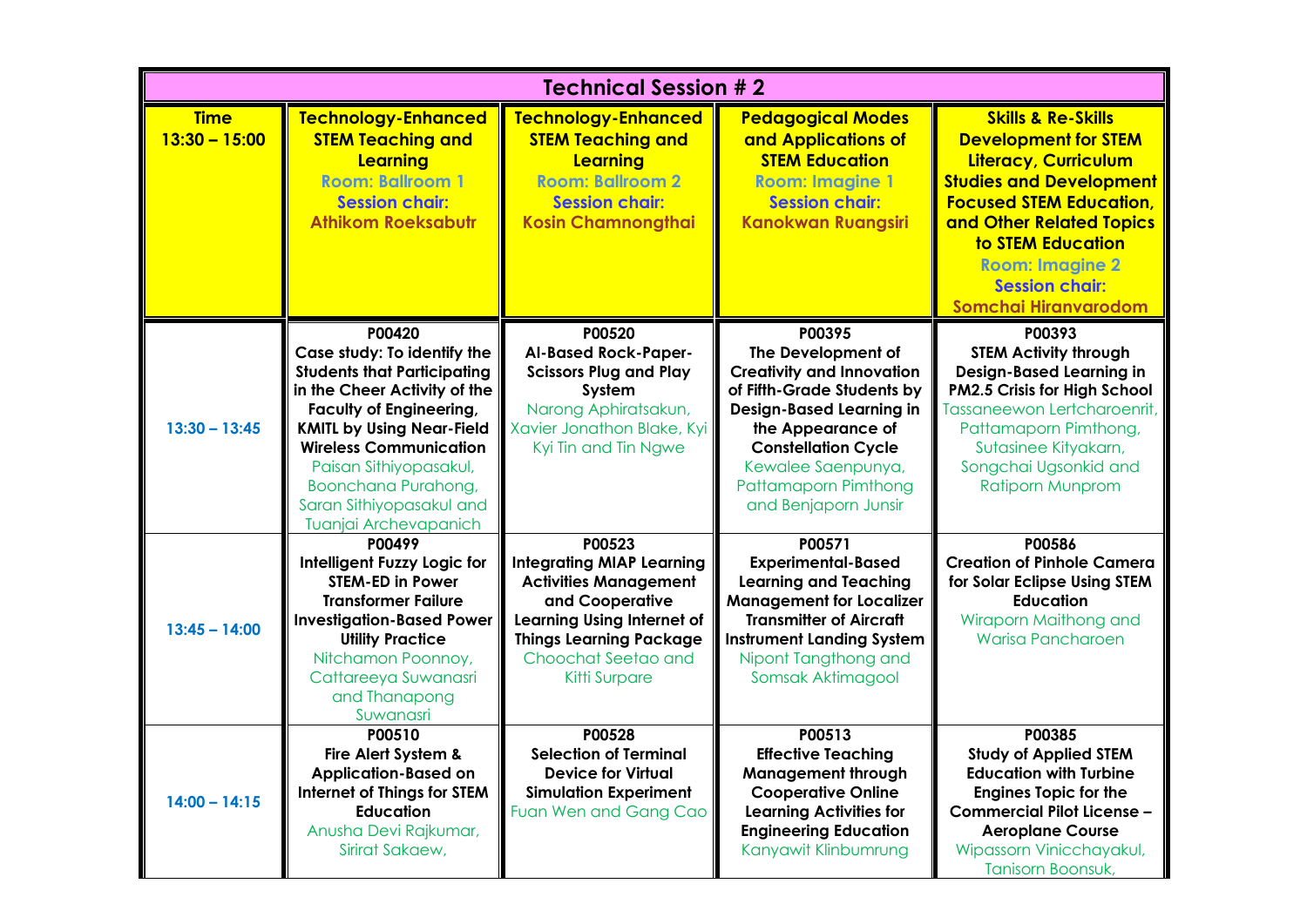|                 | <b>Thammaphon Yensook</b><br>and Narong Aphiratsakun                                                                                                                                                                                                                                                                                                           |                                                                                                                                                                                                                            |                                                                                                                                                                                                                                                                                            | Thapanapong Khammasan<br>and Nattapat Imsap                                                                                                                                                                                                                                                                 |
|-----------------|----------------------------------------------------------------------------------------------------------------------------------------------------------------------------------------------------------------------------------------------------------------------------------------------------------------------------------------------------------------|----------------------------------------------------------------------------------------------------------------------------------------------------------------------------------------------------------------------------|--------------------------------------------------------------------------------------------------------------------------------------------------------------------------------------------------------------------------------------------------------------------------------------------|-------------------------------------------------------------------------------------------------------------------------------------------------------------------------------------------------------------------------------------------------------------------------------------------------------------|
| $14:15 - 14:30$ | P00518<br>A Study of Health Service<br><b>Accessibility in Aging</b><br>Society and<br><b>Technological</b><br>Development: A case of<br>the Urban Community<br><b>Surround Sirinthorn</b><br><b>Hospital, Bangkok</b><br>Pastraporn Thipayasothor,<br>Amornchai Chaichana,<br>Aueamaumporn<br>Phetsinchorn, Thipawan<br><b>Ruangrit and Pratum</b><br>Munkong | P00555<br><b>Air Turbulence</b><br><b>Forecasting of Airbus type</b><br>A320 in Southeast Asia<br><b>Using Deep Learning</b><br>Method<br>Popphon Laon,<br>Pattarapong Phasukkit<br>and Chusit Pradabpet                   | P00515<br><b>Automatic Position</b><br><b>Reporting System for</b><br><b>Miniaturized Satellite</b><br><b>Experiment Using High-</b><br><b>Altitude Balloon</b><br>Pemmavit Sutthikarn,<br>Sorawat Chivapreecha,<br>Warayut Sitha, Thitaphan<br>Jongsataporn and<br><b>Akraphon Trirat</b> | P00417<br><b>Student Development</b><br><b>Towards Innovation in the</b><br><b>Information Engineering</b><br><b>Curriculum of Faculty of</b><br><b>Engineering, KMITL</b><br>Tuanjai Archevapanich,<br>Boonchana Purahong, Jiran<br>Sithiyopasakul, Jirayus<br>Sithiyopasakul and Paisan<br>Sithiyopasakul |
| 14.30 - 14.45   | P00559<br><b>Vertical Speed Prediction</b><br>for the Efficient Landing of<br><b>Aircraft Using GRU</b><br>Siwagorn Pavitpok,<br>Pattarapong Phasukkit<br>and Chusit Pradabpet                                                                                                                                                                                 | P00557<br><b>Implementation of Three-</b><br><b>Dimensional Visual</b><br><b>Software Application as</b><br>Learning Aid for Chemical<br><b>Structure Drawing in</b><br>Organic<br>Usa Jeenjenkit and<br>Kiattipoom Rodpun | P00522<br><b>Professional Teaching</b><br><b>Practice Through MIAP-</b><br><b>Based Integrated Learning</b><br><b>Activities for Electrical</b><br><b>Engineering Education</b><br>Nutchanat Chumchuen,<br>Kanyawit Klinbumrung<br>and Suwaluck Meesomklin                                 | P00527<br><b>Assessment Design for</b><br><b>Learning by Online Business</b><br>Game<br>Urairat Maneerattanasak                                                                                                                                                                                             |
| $14:45 - 15:00$ |                                                                                                                                                                                                                                                                                                                                                                |                                                                                                                                                                                                                            | P00568<br>Development of<br><b>Simulation-Based RISDA</b><br><b>Learning Process for</b><br><b>Electronic Technology</b><br><b>Education</b><br>Ekkaphan Phacharoen<br>and Somsak Akatimagool                                                                                              |                                                                                                                                                                                                                                                                                                             |
| $15:00 - 15:30$ |                                                                                                                                                                                                                                                                                                                                                                |                                                                                                                                                                                                                            | <b>Coffee/Tea Break</b>                                                                                                                                                                                                                                                                    |                                                                                                                                                                                                                                                                                                             |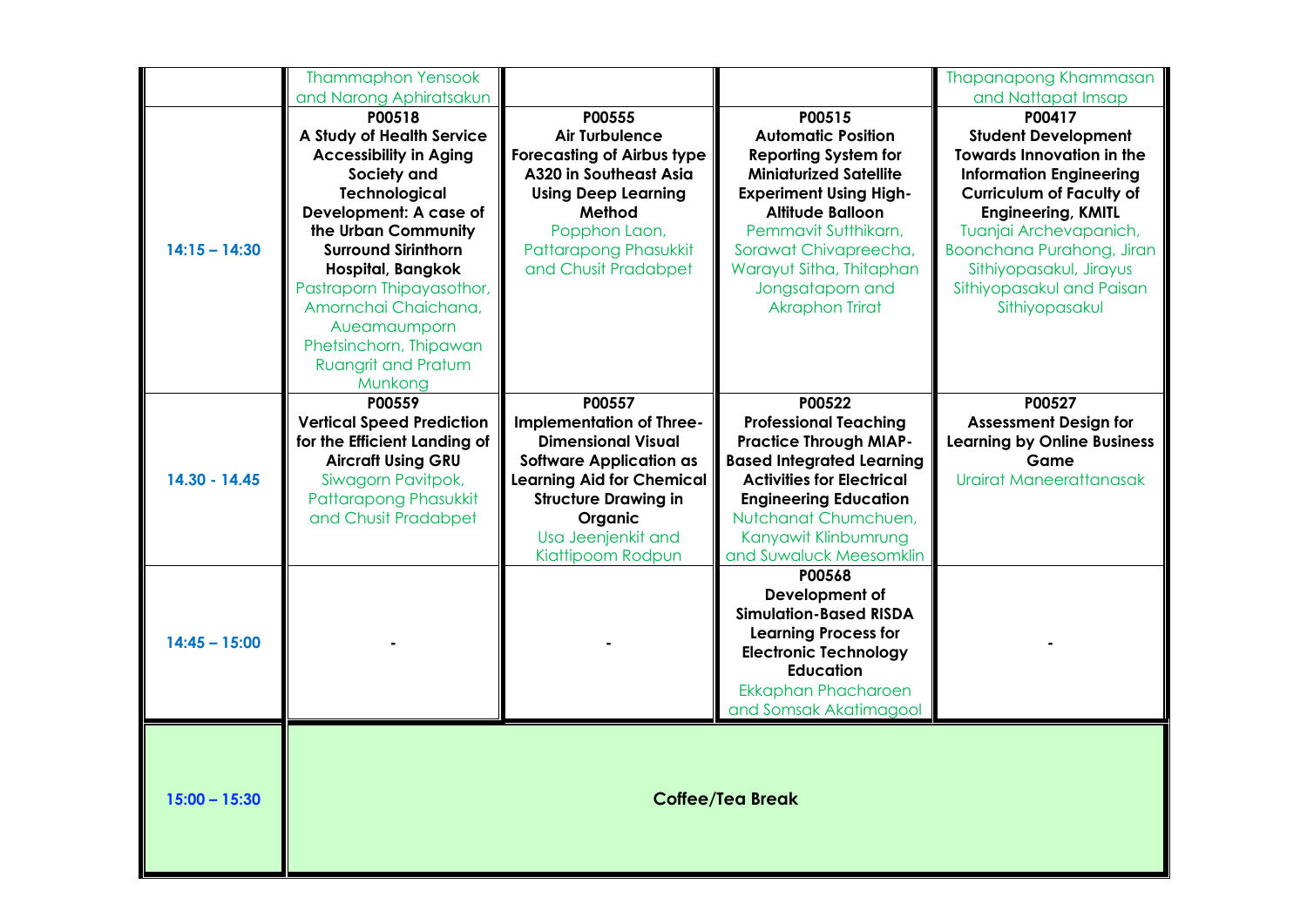| <b>Technical Session #3</b>    |                                                                                                                                                             |                                                                                                                                                                                                                                                                                                                     |                                                                                                                                                                                                                                                                 |
|--------------------------------|-------------------------------------------------------------------------------------------------------------------------------------------------------------|---------------------------------------------------------------------------------------------------------------------------------------------------------------------------------------------------------------------------------------------------------------------------------------------------------------------|-----------------------------------------------------------------------------------------------------------------------------------------------------------------------------------------------------------------------------------------------------------------|
| <b>Time</b><br>$15:30 - 16.45$ | <b>Pedagogical Modes and Applications of STEM</b><br><b>Education</b><br><b>Room: Ballroom 1</b><br><b>Session chair:</b><br><b>Supattana Nirukkanaporn</b> | <b>Skills &amp; Re-Skills</b><br><b>Development for STEM</b><br>Literacy, Curriculum<br><b>Studies and</b><br><b>Development Focused</b><br><b>STEM Education, and</b><br><b>Other Related Topics to</b><br><b>STEM Education</b><br><b>Room: Imagine 1</b><br><b>Session chair:</b><br><b>Cattareeya Suwanasri</b> | <b>Technology-Enhanced</b><br><b>STEM Teaching and</b><br>Learning<br><b>Room: Imagine 2</b><br><b>Session chair:</b><br><b>Warunee Srisongkram</b>                                                                                                             |
| $15:30 - 15:45$                | P00547<br>A 5E Learning Cycle Lesson on Optical Activity of<br><b>Chiral Compounds</b><br>Duangkhae Srikun and Sarote Boonseng                              | P00603<br><b>Evolution of STEM</b><br><b>Education in Thailand's</b><br><b>Basic Education</b><br>Ouppagarn<br>Jeeraphanthu, Jedsada<br>Tangmongkhonsuk and<br>Apisit Tongchai                                                                                                                                      | P00566<br>The Effectiveness of the<br><b>Quizizz Interactive Quiz</b><br>Media as an Online Self-<br>Assessment of<br><b>Undergraduate Students to</b><br><b>Improve Students' Learning</b><br><b>Outcomes</b><br>Nednipa Jiemsak and<br><b>Ruamsak Jiemsak</b> |
| $15:45 - 16:00$                | P00562<br><b>STEM Education Activities Development to Promote</b><br><b>Computational Thinking's Students</b><br>Pichet Srisangngam and Chaiyos Dechsura    | P00534<br><b>Students' Perceptions of</b><br>Makerspaces and<br><b>Learning Environments in</b><br><b>Thai Schools</b><br>Kanokkarn Yamyim,<br>Noawanit Songkram,<br>Wilawan Inchamnan and<br><b>Boonanan Natakun</b>                                                                                               | P00567<br>The Effect of Blended<br><b>Learning with Collaborative</b><br><b>Learning upon English</b><br><b>Communication Skills of</b><br><b>English Teaching Program</b><br><b>Students</b><br>Kittiphop Mahawan and<br>Patthaporn Langprayoon                |
| $16:00 - 16:15$                | P00565<br>Pre-service Teachers' Perceptions on Active Learning<br>in Basic Mathematics Measurement in School Course<br>Sirirat Chaona                       | P00578<br><b>Equivalent Circuit</b><br><b>Encompassing Electrical</b><br>and Mechanical Parts of<br><b>Direct Current Motors</b><br>Vasin Boonsobhak and<br>Jirayuth Mahattanakul                                                                                                                                   | P00573<br><b>Improving Graphic Design</b><br>Skill through G Suite for<br><b>Education in Undergraduate</b><br><b>Student</b><br>Suwanit Rungratri and<br>Siripon Saenboonsong                                                                                  |